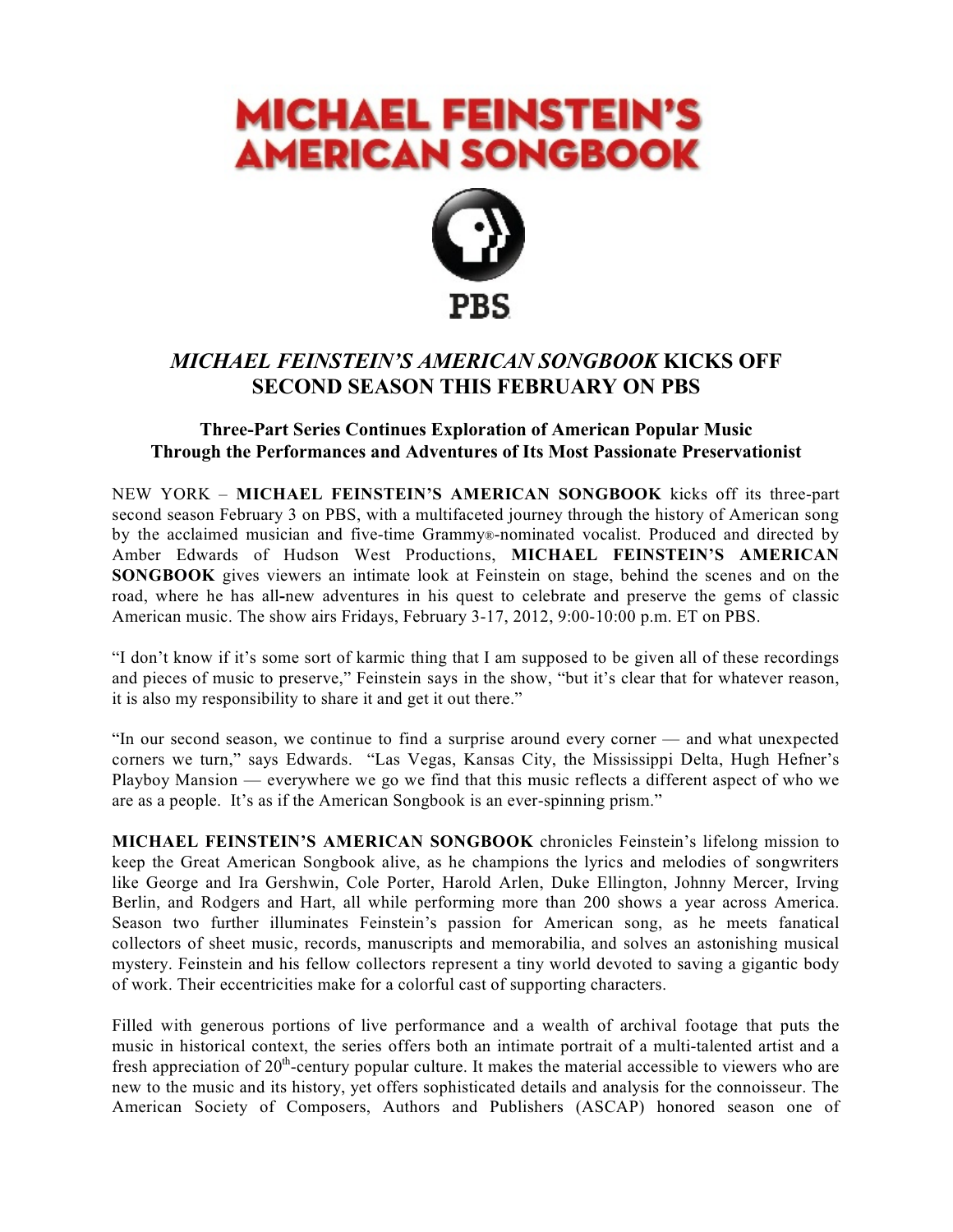**MICHAEL FEINSTEIN'S AMERICAN SONGBOOK** with its Deems Taylor Award for Outstanding Musical Content.

#### **Episode Synopses**

- o Episode One, **"Time Machines**,**"** explores how technology has preserved and altered the way we think about the great songs and singers of the past. Feinstein goes on a cross-country quest even stopping at Hugh Hefner's mansion — to uncover the various ways musical performances were documented, and the eclectic array of collectors and performers who are keeping that music alive. Includes a guest appearance by Hefner.
- o Episode Two, **"Lost and Found**,**"** follows Feinstein's investigation of a mysterious music manuscript he finds that's attributed to Irving Berlin. Feinstein also persuades legendary Broadway songwriter Jerry Herman to teach him an unknown song from his own songwriter's "trunk," one that's never been heard prior to this broadcast. Includes a guest appearance by Tony Award-winner Christine Ebersole.
- o Episode Three, **"Saloon Singers**,**"** examines the allure of musical nightlife, from Mississippi juke joints to the neon lights of Las Vegas. Feinstein delves into the history of nightclub entertainment, from the Cotton Club to Sinatra's Rat Pack. In addition, he talks to pioneers of the form, including entertainer Rose Marie, and poet and author Maya Angelou, who once made her living doing a calypso club act in San Francisco.

**MICHAEL FEINSTEIN'S AMERICAN SONGBOOK** is part of PBS Arts, highlighting PBS's ongoing, multi-platform commitment to the performing and visual arts that gives millions of viewers a front-row seat and back-stage pass to the best music, theater, dance, art, and cultural history programs on-air and online. For more information, [www.pbs.org/arts](http://www.pbs.org/arts).

# # #

#### **Series Credits**

Producer/Director: Amber Edwards; Co-Producer/Director of Photography: Dave Davidson; A production of Hudson West Productions, © 2012 Format: CC STEREO 5.1 Surround Sound HD

#### **Underwriters**

Sara P. Carruthers, The Shelley and Donald Rubin Foundation, Louise Kerz Hirschfeld and Lewis B. Cullman, The Blanche and Irving Laurie Foundation, Irwin Helford, The Lizzie and Jonathan M. Tisch Foundation, Peter O. Hanson, Susan and Hank Scherer

#### **About PBS**

[PBS](http://www.pbs.org/), with its nearly 360 member stations, offers all Americans the opportunity to explore new ideas and new worlds through television and online content. Each month, PBS reaches 124 million people through television and 20 million people online, inviting them to experience the worlds of science, history, nature and public affairs; to hear diverse viewpoints; and to take front row seats to worldclass drama and performances. PBS' broad array of programs has been consistently honored by the industry's most coveted award competitions. Teachers of children from pre-K through  $12<sup>th</sup>$  grade turn to PBS for digital content and services that help bring classroom lessons to life. PBS' premier children's TV programming and its website, [pbskids.org](http://www.pbskids.org/), are parents' and teachers' most trusted partners in inspiring and nurturing curiosity and love of learning in children. More information about PBS is available at www.pbs.org, one of the leading dot-org websites on the Internet, or by following PBS on [Twitter](http://www.twitter.com/pbs), [Facebook](http://www.facebook.com/pbs) or through our apps for mobile [devices](http://www.pbs.org/services/mobile/). Specific program